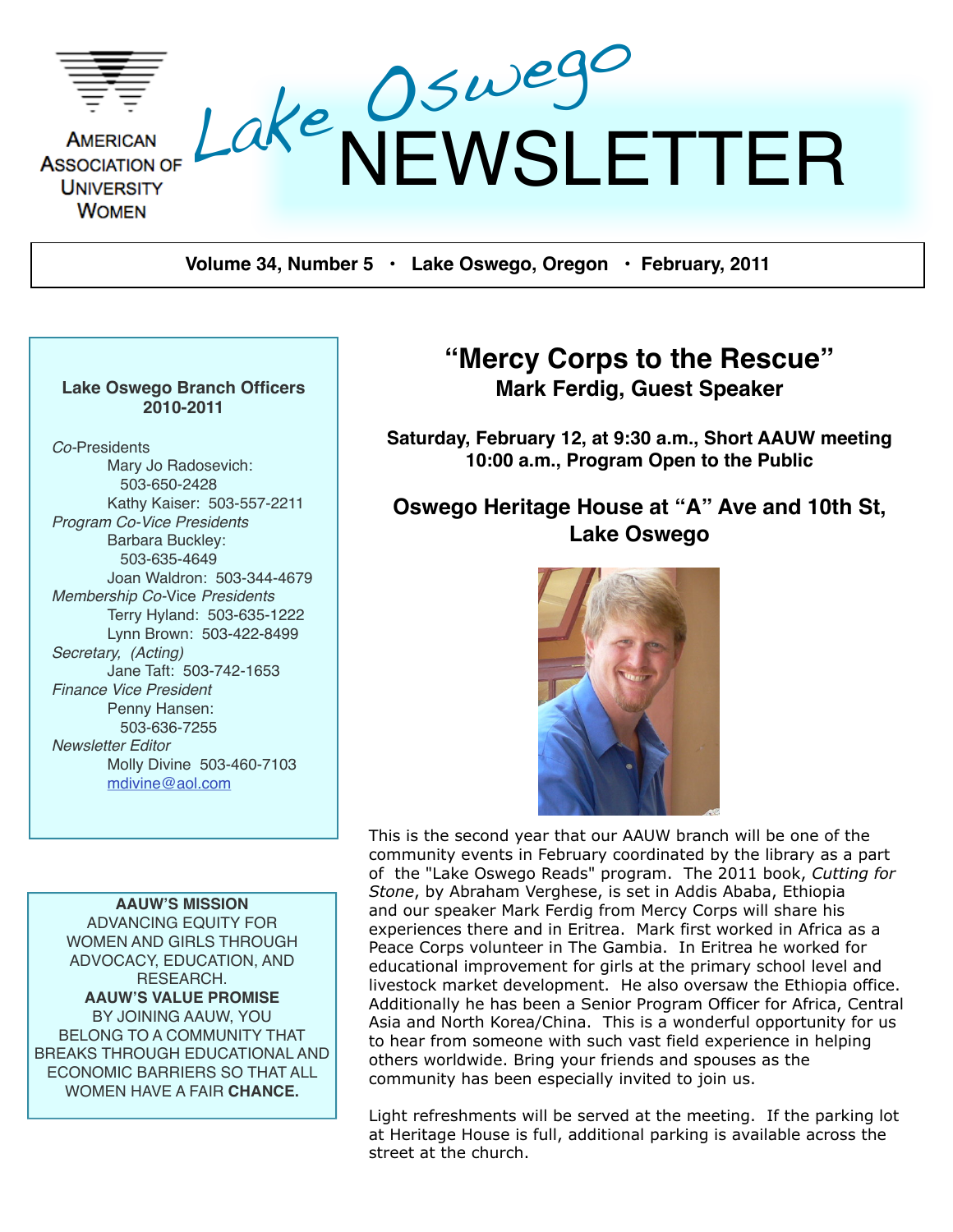

# **BRANCH BUZZ Kathy Kaiser, Co-President**

#### Happy New Year!!!

This phrase is spoken by many but what does it really mean? As we all look at a new year, some of us vow to make changes in our lives which will lead to a healthier approach to living. Others vow to organize the disarray in their lives by organizing drawers, closets, and entire rooms. Still others vow to try different approaches to jobs, schedules, and appointments.

As we reflect upon a new year, it is time to look at our local branch and set some goals that support the organization. For those who attended the January branch meeting, we learned about the history of a unique ice cream company in Lake Oswego, and how the trademark is being implemented in a new ice cream product available in selected local grocery stores.

Over the past four years, I have had the opportunity to learn much about Oregon authors, non- profit organizations, politics, and the lives of book characters. I have learned to

score bridge, eaten food from around the world, shared thoughts and ideas about the books that I never would have read, and met many new and wonderful people.

Our Lake Oswego Branch remains a strong active branch which is meeting the needs of members in various ways while supporting the tenets of AAUW. As I quickly learned, the organization has given me new knowledge and challenged me to embrace well educated women who have great knowledge and leadership skills. So when I was approached to take a position on the board, although it would have been so easy to let others lead, I felt that my only answer was yes.

I am overjoyed that I have had the opportunity to get involved and embrace the activities which make our Lake Oswego Branch a special organization. As I explained at the last branch meeting, we have a good board which does its job well, this makes the job of co-president very easy. When we collaborate and support one another, the job is a snap. I am inviting members to step up and take a turn in helping the group, by utilizing your skills as leaders.

A committee of members will be calling and asking you to accept the invitation to lead the Lake Oswego Branch into a new year. The question remains, is it truly a new year for the Lake Oswego Branch, or will it be a year that the calling committee struggles to find someone to say yes? The answer is up to you.

> **Deadline for March Newsletter February 18 [mdivine@aol.com](mailto:mdivine@aol.com)**

> **Next Board Meetings Wednesday, February 2, 7 p.m. Wednesday, March 2, 7 p.m. Marylhurst Schoen Library**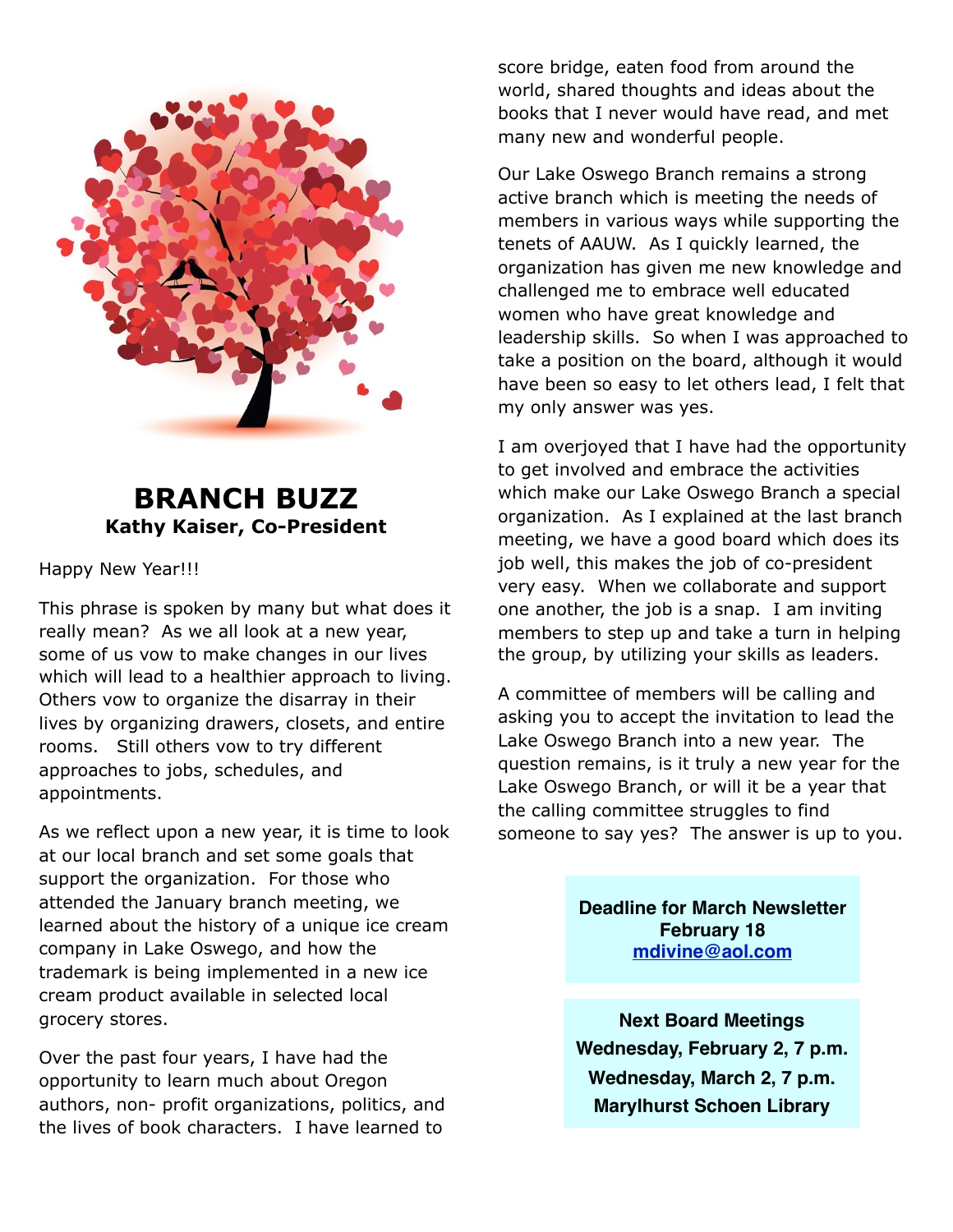# **FUN AND FUNDRAISING**

# **A Look Back...**

**Holiday Party, December, 2010**



Susan Hornung, Molly Divine, Larry Frost, Dorothy Martin, Carol Ficht, Jo Ann Frost, Jane Taft, Robi Ingram-Rich

On Saturday, December 4th, Susan and Ken Hornung opened their home to host the Lake Oswego Holiday Party. 26 people attended, including 6 spouses and 2 guests. This was a delightful social event which also enriched the coffers of our branch by over \$280.

# **A Look Ahead...**

# **Sweet Tomatoes**



Enjoy a tasty meal out and make a contribution to your AAUW Lake Oswego branch at the same time. From Monday, **February 14 through Monday, February 28**, dine out from 5:00 pm to 8:00 pm at the Tigard Sweet Tomatoes, 6600 SW Cardinal Lane, Tigard, OR, present a copy of the attached flyer, and Sweet Tomatoes will donate 15% of your total bill to our Lake Oswego branch.

No need to be a member for our organization to benefit. Feel free to share this flyer with friends & neighbors. Eat early, eat often!

Remember to bring the flyer with you. Yes, there are two copies on the same page, one for you, one to share. All participants must purchase a beverage with their meal in order to receive credit towards the organization.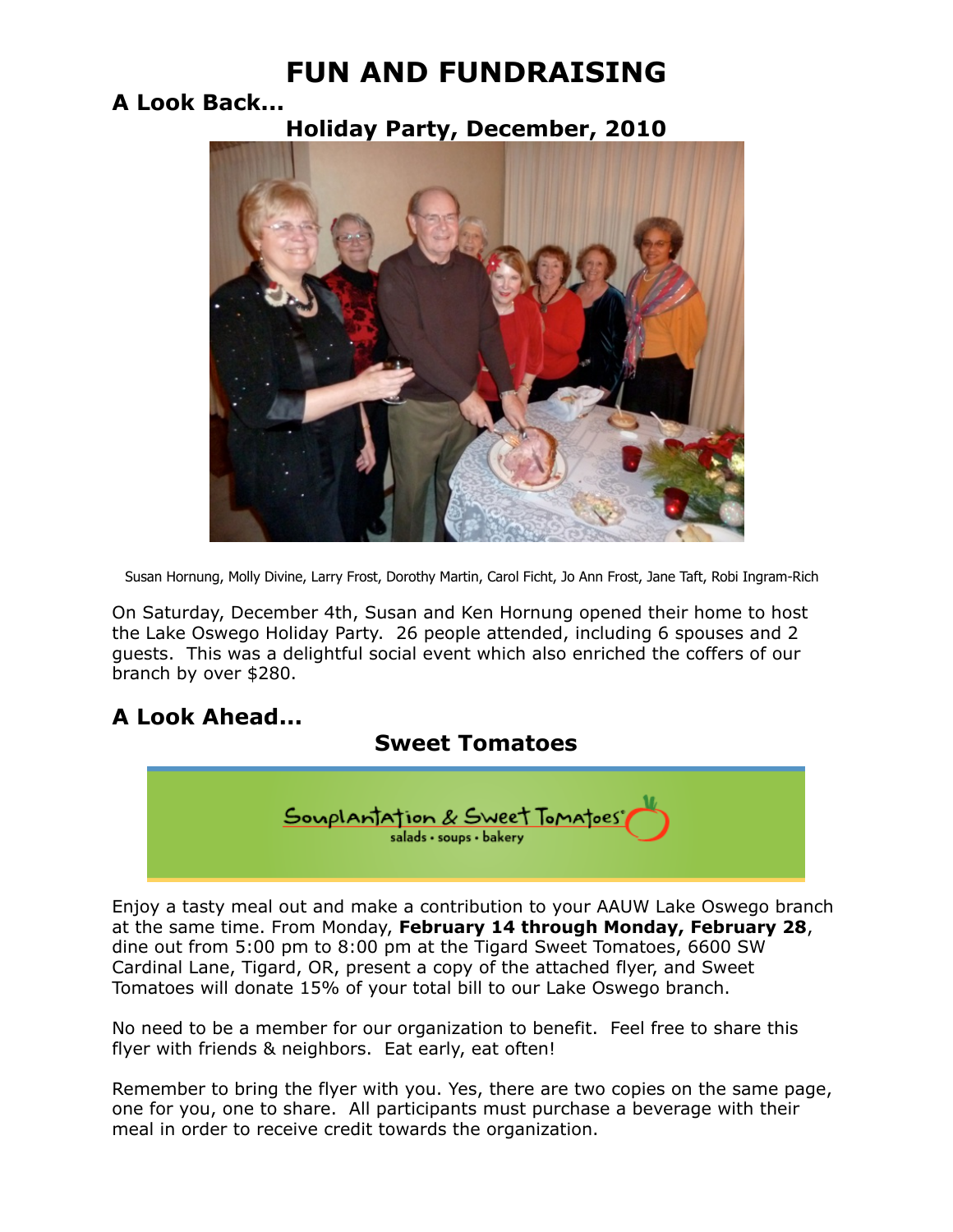| AND RAISE NONEY FOR      | <b>JOIN USFORA</b>   |
|--------------------------|----------------------|
| <b>AT SWEET TOMATOES</b> | $\frac{1}{\sqrt{2}}$ |

Enjoy a meal out and support the local Lake Oswego Enjoy a meal out and support the local Lake Oswego AAUW, Lake Oswego Branch AAUW, Lake Oswego Branch branch at the same time!



and a beverage\* and enjoy a great meal and help a great organization! Sweet Tomatoes will donate 15% of sales generated by your organization. Purchase a meal and a beverage\* and enjoy a great meal and help a great organization! Sweet Tomatoes will donate % of sales generated by your organization. Purchase a meal

| <b>DATE:</b>                                           | AT THIS SWEET TOMATOES LOCATION:                    |
|--------------------------------------------------------|-----------------------------------------------------|
| Monday, February 14, 2011<br>Monday, February 28, 2011 | 6600 SW Cardinal Lane<br>Tigard<br>Tigard, OR 97224 |
| <b>TIME:</b><br>5:00 p.m. to 8:00 p.m.                 | For directions visit Sweetponaroes:com              |
|                                                        |                                                     |

\* 1. All participants must purchase a beverage with their meal in order to receive credit towards the organization. 2. Under<br>\* 1. All participants must purchase a beverage will not be provided to conjunction with any appro voided contract. 3. Coupons or discounts will not be honored in conjunction with any approved Fun-Raisers. 4. Must present this flyer at time of purchase. 5. Your receipt will be kept and stapled to this form in order to add up the event's sales. no circumstances are flyers to be handed out in the restaurant, parking lot or vicinity. Failure to comply will result in a  $^{\ast}$  .  $\overline{\Delta}$  . All participants must purchase a beverage with their meal in order to receive credit to receive credit to  $\overline{\Delta}$  . Under the organization .

HOUSEHOLD GUIDELINES: 1. For the safety of our guests, no horseploy, running or climbing at any time, please. 2. Please<br>accompany small children when visiting food bars. 3. It is very much appreciated when a supervisory pe table of children. accompany small children when visiting food bars. 3. It is very much appreciated when a supervisory person is present at a HOUSEHOLD GUIDELINES: 1. For the safety of our guests, no horseplay, running or climbing at any time, please. 2. Please. 2. Please. 2. Please. 2. Please. 2. Please. 2. Please. 2. Please. 2. Please. 2. Please. 2. Please. 2.

Souplantation & Sweet Tomatoes" salads . soups . bakery

# **JOIN US FOR A FUN-RAISER** JOIN US FOR A **AND RAISE MONEY FOR** AND RAISE MONEY FOR AT SWEET TOMATOES AT SWEET TOMATOES **FUN-RAISER**

Enjoy a meal out and support the local Lake Oswego Enjoy a meal out and support the local Lake Oswego AAUW, Lake Oswego Branch AAUW, Lake Oswego Branch

branch at the same time! branch at the same time!



and a beverage\* and enjoy a great meal and help a great organization! and a beverage\* and enjoy a great meal and help a great organization! Sweet Tomatoes will donate 15% of sales generated by your organization. Purchase a meal Sweet Tomatoes will donate % of sales generated by your organization. Purchase a meal

| <b>DATE:</b>                                         | AT THIS SWEET TOMATOES LOCATION:                    |
|------------------------------------------------------|-----------------------------------------------------|
| Monday, February 28, 201<br>Monday, February 14, 201 | 6600 SW Cardinal Lane<br>Tigard, OR 97224<br>Tigard |
| <b>TIME:</b>                                         |                                                     |
| 5:00 p.m. to 8:00 p.m                                |                                                     |

DATE:

\* 1. All partiapants must purchase a beverage with their meal in order to receive credit towards the organization. 2. Under<br>\* 1. All participants must purchase a beverage with their meal in conjunction with any approved Fu voided contract. 3. Coupons or discounts will not be honored in conjunction with any approved Fun-Raisers. 4. Must present no circumstances are flyers to be handed out in the restaurant, parking lot or vicinity. Failure to comply will result in a  $^{\ast}$  .  $\overline{\Delta}$  . All participants must purchase a beverage with their meal in order to receive credit to receive credit towards the organization. 2. Under

For directions visit Sweettomatoes.com

For directions visit Sweettomatoes.com

HOUSEHOLD GUIDELINES: 1. For the safety of our guests, no horseplay, running or climbing at any time, please. 2. Please<br>accompany small children when visiting food bars. 3. It is very much appreciated when a supervisory pe accompany small children when visiting food bars. 3. It is very much appreciated when a supervisory person is present at a HOUSEHOLD GUIDELINES: 1. For the safety of our guests, no horseplay, running at alless is the the section of any time, please. 2. Please. 2. Please. 2. Please. 2. Please. 2. Please. 2. Please. 2. Please. 2. Please. 2. Plea

Souplantation & Sweet Tomatoes"

salads . soups . bakery

table of children.

this flyer at time of purchase. 5. Your receipt will be kept and stapled to this form in order to add up the event's sales.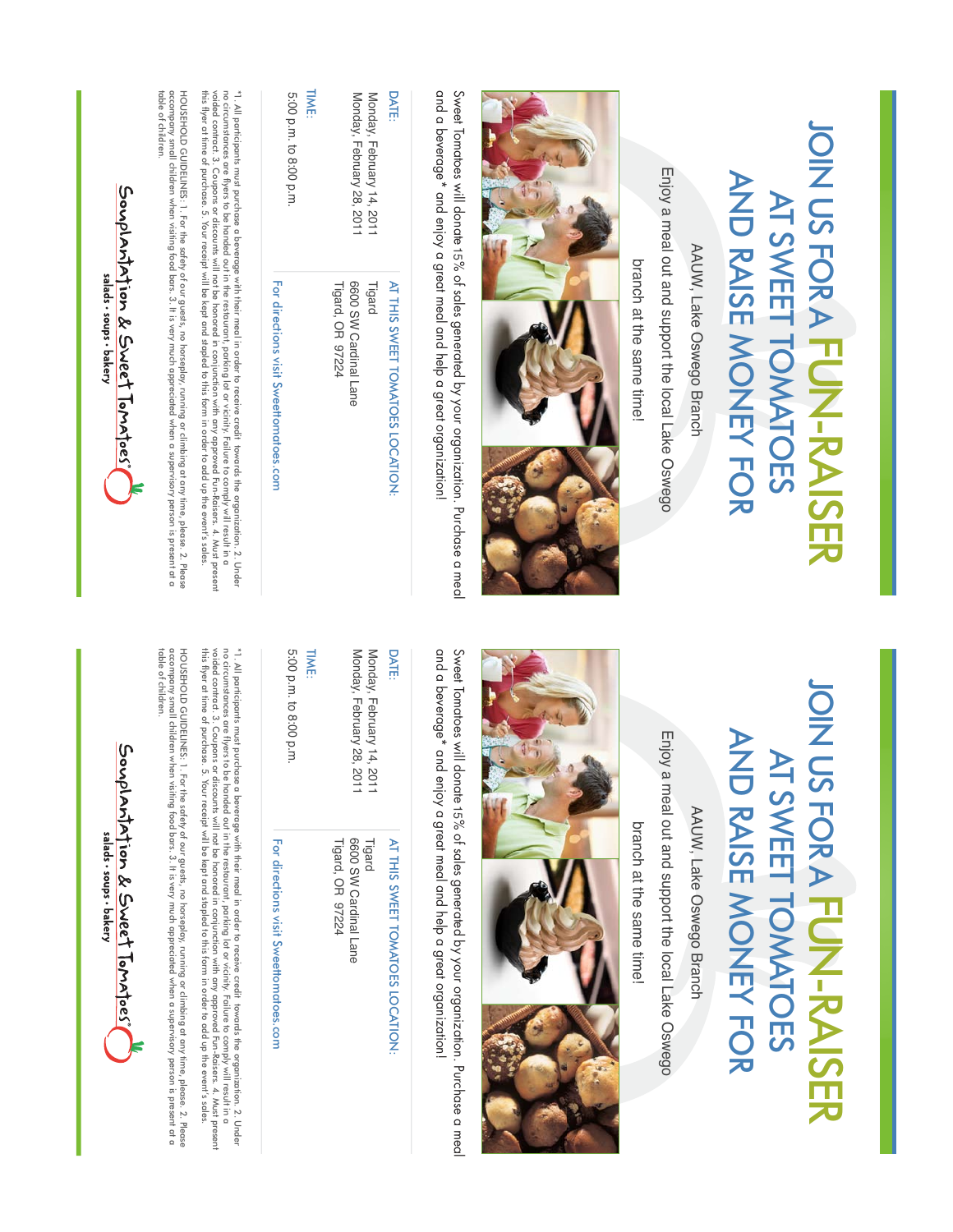# **3rd Annual Tea Luncheon, and Art & Talent Event**



As we embrace a new year, consider helping the AAUW branch by participating in the annual fund raiser by first sharing your talents of baking, painting, photography, knitting, quilting, gardening, and other talents that generate items that members and friends would be willing to buy or show. Since our branch has accepted as a goal to continue our support for a local scholarship at Marylhurst University, we are again planning for a tea and talent/art show as a major fund raising event. In order for the day to be successful, we need your help. We would like to see your talents/art in featured items on **Saturday, April 9, 2011,** from 12 – 2pm at our **Tea and Talent Event** at the Heritage House.

Second, enjoy participating in attending the tea by reserving a spot for yourself and a friend or two. We will have teas and an assortment of salads and

desserts. Check the March newsletter for reservation information.

# *Save the date – April 9, 2011*

If you plan on sharing your talents, please complete the participation form below. We need both items for sale, items that you would like to show, and help with the tea/luncheon event. If you have completed a form or signed up at the last meeting, you are done. If not, here is another form.

#### **PARTICIPATION FORM**

Name:

Contact Phone:

Contact E-Mail:

I would like to help with the: Tea Portion\_\_\_ (yes) Please check if you can help. Talent Portion\_\_\_\_(yes) Please check if you can help.

I would like to donate the following item(s):

Please describe the item to be donated:

Which one of the following categories best fits your item?

Piece of art for show only **Piece of art for sale** 

Food Item with recipe Theorem Communist Communist Communist Communist Communist Communist Communist Communist Communist Communist Communist Communist Communist Communist Communist Communist Communist Communist Communist Co

| Place a value on the item $(s)$ |  |
|---------------------------------|--|
|---------------------------------|--|

#### **RETURN THIS FORM – by February 28, 2011 to: Kathy Kaiser, 3528 Chelan Dr., West Linn, Oregon 97068**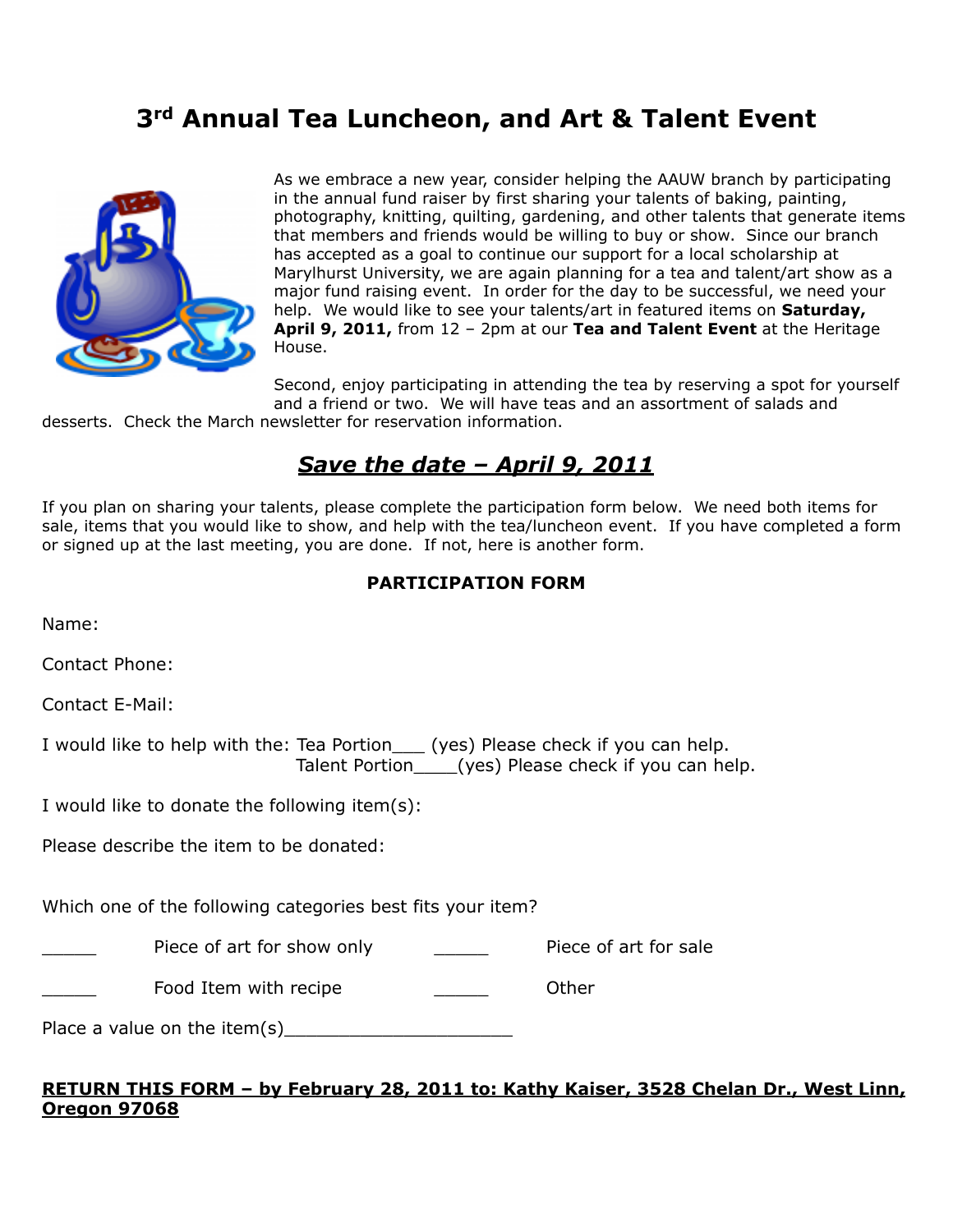# **Interest Groups February 2011**

## **Tuesday Morning Books 4th Tuesday at 11:30 a.m.**

February 22: 11:30 a.m. Szechuan Kitchen, 15450 Boones Ferry, LO Leader: Dixie Kroupa Book: *The Immortal Life of Henrietta Lacks*, by Rebecca Skloot For more information about this group, contact Dixie Kroupa, 503-697-8028

# **Interpretive Books 3rd Thursday at 9:30 a.m.**

February 17: 9:30 a.m. Hostess: Candace Newland-Holley Leader: Cackie Kyle Book: *Olive Kitteridge*, Elizabeth Strout For more information, please contact Laura Eyer at 503-982-3522 or eyerfamily@wbcable.net.

## **Thursday Evening Books 4th Thursday at 7:30 p.m.**

February 24: 7:30 p.m. Hostess: Jane Taft Introduction: Susan Hornung Book: *Appetite for American*, by Stephen Fried For more information, contact co-chairs Sandra Hoover, 503-635-0952, or Suzanne Kaveckis, 503-678-1641.

## **Friday Books 4th Friday at 10:00 a.m.**

February 25: 10:00 a.m.<br>Hostess: TBA Hostess: Presenter: Annie Arkebauer Book: *Lean on Pete*, by Willie Vlautin New members are most welcome to join this book group that meets on the fourth Friday of the month at 10:00 a.m. Call Irene Romero, 503-657-6159, if you would like more information.

## **Movie Group 2nd Tuesday, times vary**

Meets second Tuesdays of the month. Contact Stephanie Carter, 360-520-7711 or [secarter@gmail.com.](mailto:secarter@gmail.com) for more information.

# **Portland Center Stage**

For more information, please call Betty Barber, 503-675-0594, or [barberbc@yahoo.com.](mailto:barberbc@yahoo.com)

## **Laffalot Bridge 2nd & 4th Mondays 1:00 p.m. - 4:00 p.m.**

For more information, or if you'd like to be added to our email list, please contact JoAnn Frost, 503-624-0871, or [ldfrost@spiritone.com.](mailto:ldfrost@spiritone.com)

## **Fourth Wednesday Bridge 4th Wednesday at 1:00 p.m.**

Call Betty Hittle, 503-636-7034 for more information about this bridge group which meets at 1:00 p.m. on the 4th Wednesday of the month.

#### **Eat Ethnic 3rd Tuesday at 6:30 p.m.**

Our February 15th meal will be at Typhoon, in West Lynn, at 6:30pm. If you are interested in joining this casual group to eat interesting cuisine once a month, please contact Susan Hornung at [susanhornung@hotmail.com.](mailto:susanhornung@hotmail.com)

#### **Delightful Dining Dates & times vary**

The next Delightful Dining will be in March. Details in the March newsletter.

Delightful Dining is a group that shares the cooking and the cost of a meal several time during the year. To be added to the e-mail list please contact Jane Taft, 503-742-1653, or [janetaft@aol.com.](mailto:janetaft@aol.com)